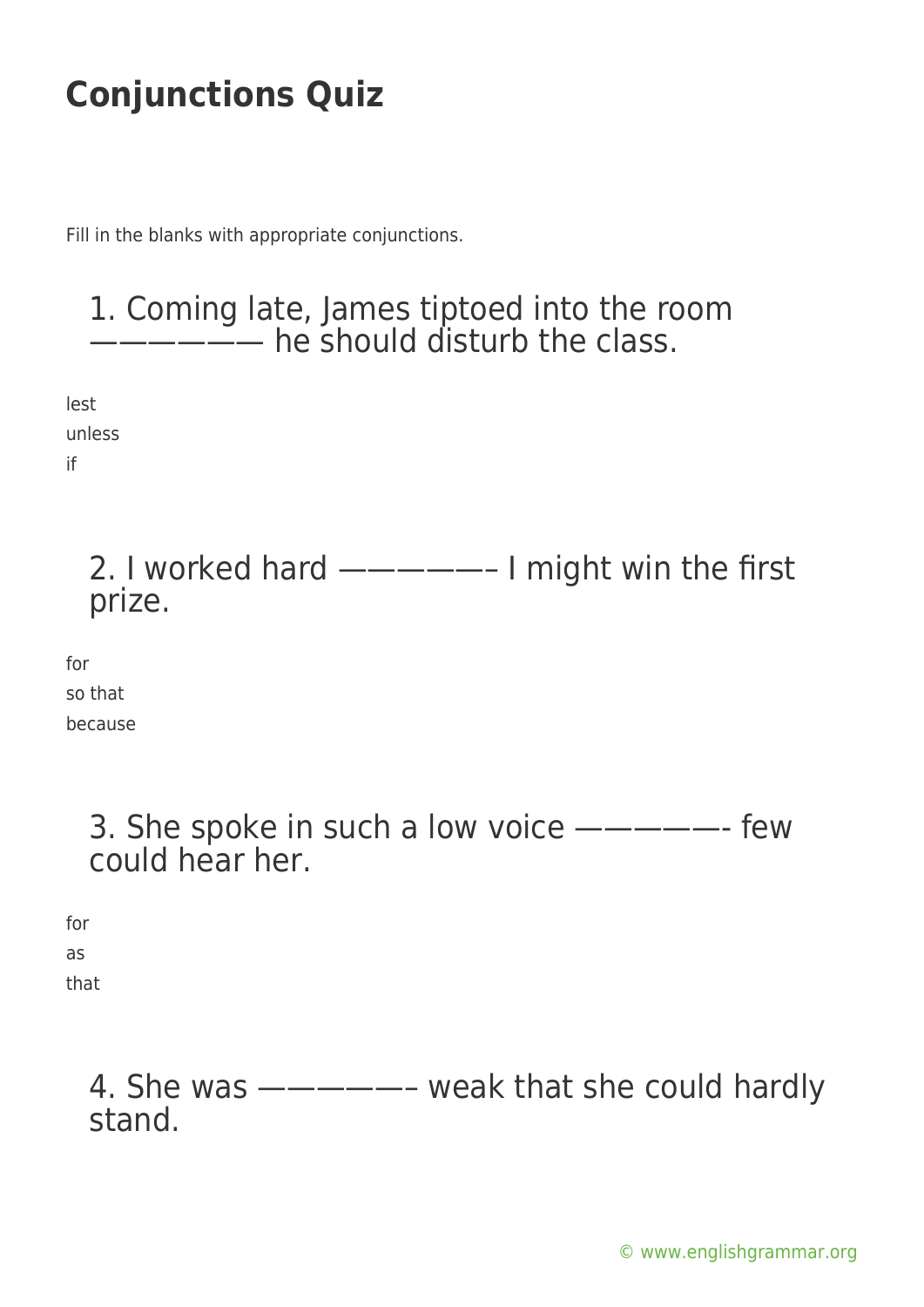so too very

### 5. That is Peter, —————– I am mistaken.

if

whether

unless provided that

### 6. We will have plenty to eat  $\text{---}\text{---}$  that no uninvited guests turn up.

so in order provided

### 7. I will forgive you ——————– you don't repeat the offence.

lest if on condition that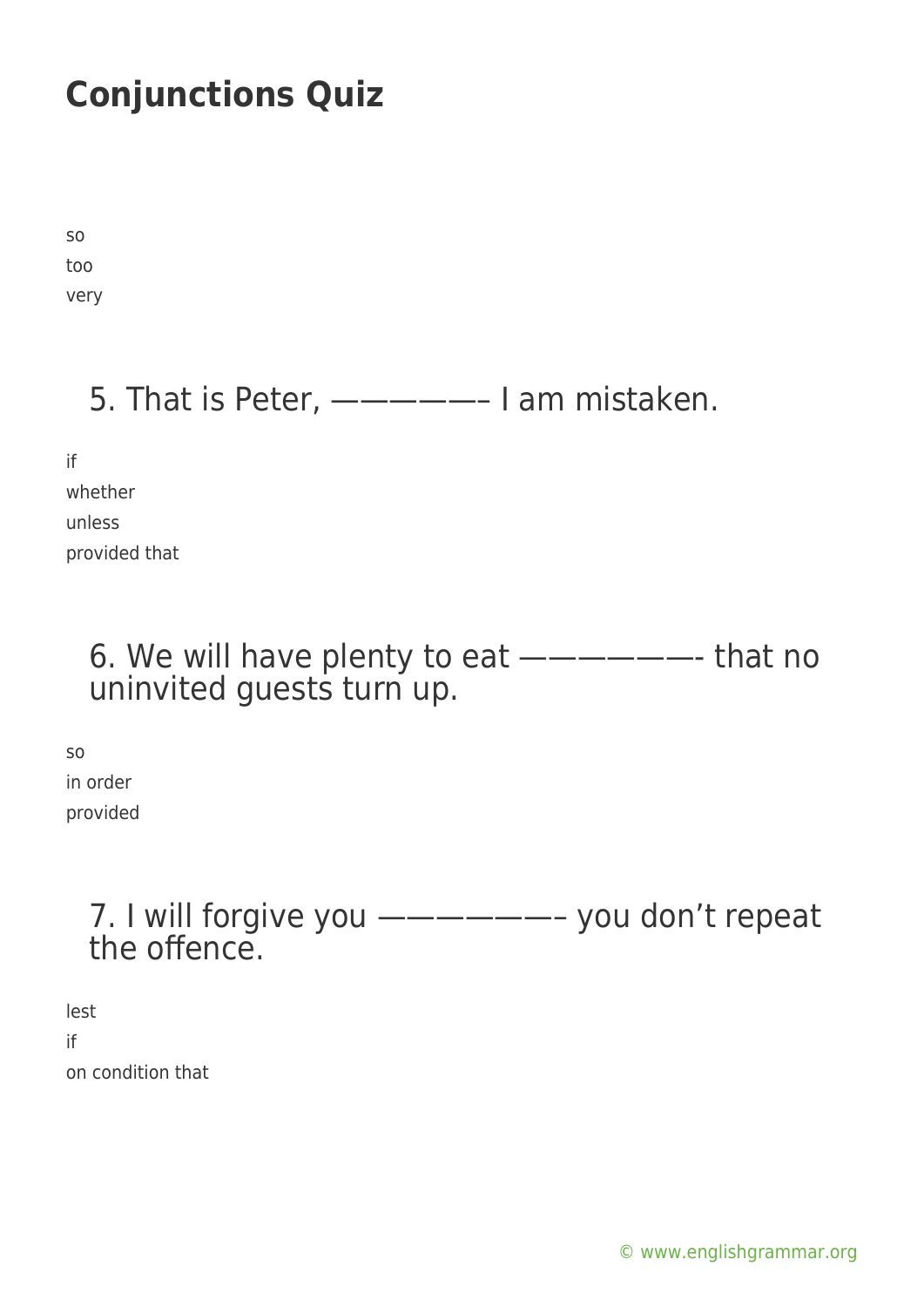8. They were disappointed ——————- you weren't in.

so as that

> 9. There will be no trouble  $\text{---} \text{---}$  you keep your mouth shut.

unless whether so long as

> 10. ——————– were his words and gestures that the listeners were hypnotized.

Such So

As

#### Answers

1. Coming late, James tiptoed into the room lest he should disturb the class.